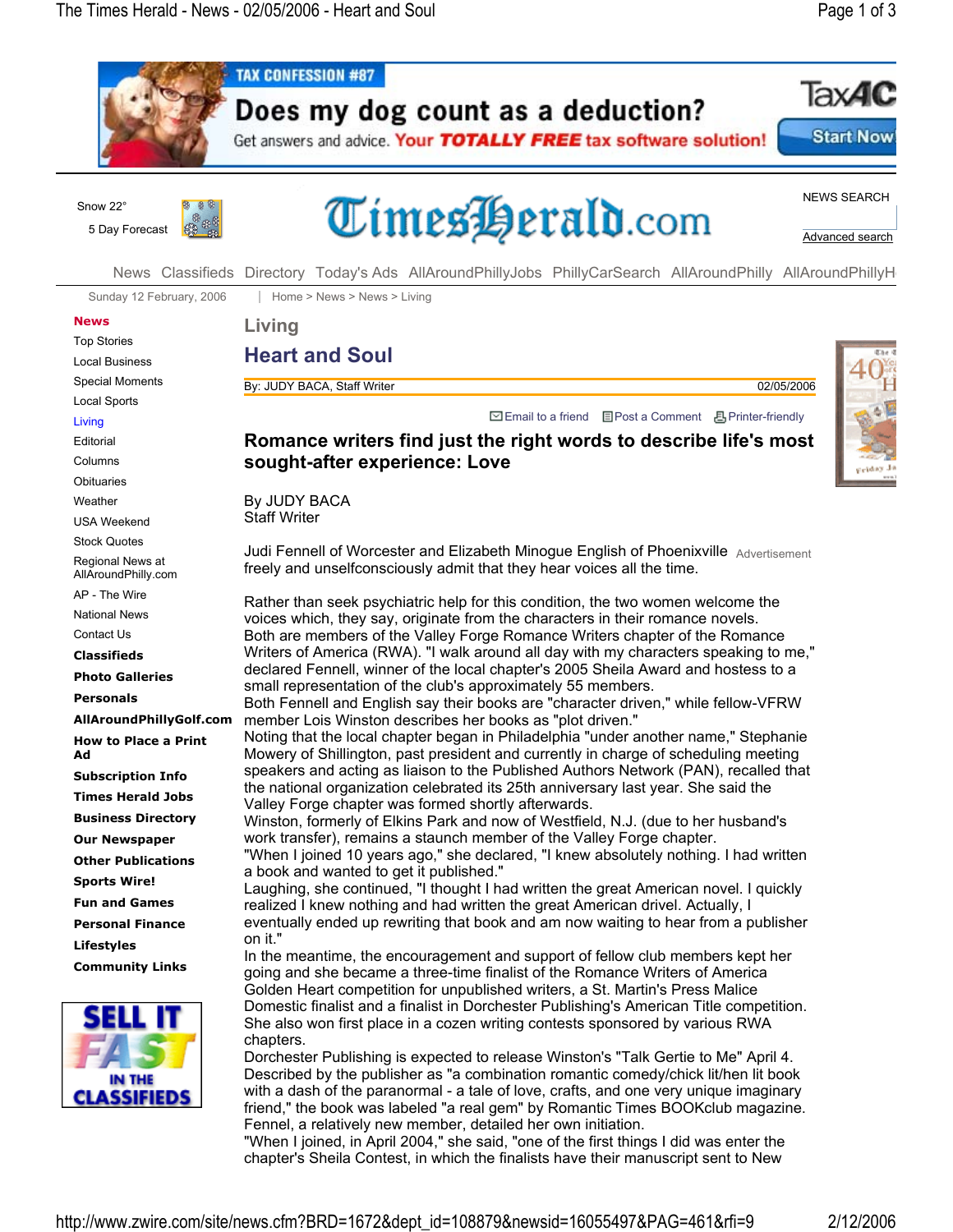



CHAMBER OF COMMERCE AT VALLEY FORCE



Finder's keepers.

York editors.

"I got my feedback from the judges and didn't do very well. Stephanie was kind enough to say, 'It's good but you need to get rid of the first 20 pages.' That was the first 20 out of 400 and I was crushed. But, she was right and I have just won another contest with the same manuscript. It was the first book I wrote!"

English, who also sold her first book through a contest, when she was named a finalist in the Golden Heart competition and got an agent when she was named a winner in the RWA Rita competition for published writers, is the author of "The Border Bride," "Laird of the Mist," and "The Linnet." She also penned "The Prince," published in 2004 under the pseudonym Elizabeth Minogue.

Inspired by college Chaucer and Shakespeare courses, English has researched and written about the border between England and Scotland in the 1360s.

"I've been a member of other national writing groups, in other genres," she noted, "but I've never seen another group with such a wonderful attitude and willingness to share and such interest in seeing that everyone gets published."

Proudly, Winston declared, "We have a couple of members who are New York Times best-selling authors."

She continued, "Most other writers' organizations only allow unpublished writers as associates who have no voting rights, but we admit anyone who is interested. The networking is incredible. I learned what I was doing wrong and I learned to do it right. I improved my craft and if it wasn't for VFRW, I don't think that would have happened."

The club's brochure notes that "Visitors are welcome to attend three meetings before joining VFRW" and "Prospective members receive three newsletters." The club's mission statement reads that the chapter "seeks to promote excellence in romantic fiction by providing help and education for aspiring writers and continuing support for writers already published in Romance fiction."

All chapter members are also required to become members of the national affiliate. VFRW meetings are the second Saturday of each month, unless otherwise designated. They begin at 10 a.m. at the Ardmore Senior Center, 117 Ardmore Ave., Ardmore.

Leslie Lighton-Humphreys of Upper Providence, recently penned "Upper Providence Bicentennial" for her township's 200th anniversary. Yet to be published in Romance, she also writes screenplays and explains that one of her relatives, Louis D. Lighton, was a screenwriter for the 1927 movie, "Wings," winner of the first Oscar for best picture. A former freelance newspaper reporter, she is now a computer auditor at Merck.

"We can't make a living at what we do," lamented Mowry, "It's really tough to make a living writing romance. Some of us work at it for 10 or 20 years and never sell." Mowry herself works as a freelance reporter and English is a technical writer for the Training & Communications Group in Berwyn.

Winston, a graduate of Temple University's Tyler School of Art, began her career "designing needlework and crafts for craft kit manufacturers, craft book publishers, and craft, needlework and women's magazines," according to her publisher's release. However, along with their homes, families, jobs and writing, the chapter members still make time to plan and attend other VFRW events, such as the upcoming "Jazz Up Your Writing" day-long writers' workshop being sponsored by VFRW and Pocono-Lehigh Romance Writers. The workshop, featuring Dee Davis, Kathy Long, Sarah McCarty and Caridad Pineiro, will be March 11 at the Sheraton Reading Hotel, Wyomissing. The Valley Forge chapter will also participate in the PAN Romance Symposium for Published Authors Saturday, May 6, at Barnes & Noble Booksellers, 301 Main St., Exton.

Philadelphia writer Leslie Banks, who writes under the names L.A. Banks and Leslie Esdaile-Banks, as well as other pseudonyms, has written over 20 novels and contributed to eight novellas so far in her career. Her "Soul Food" series, which she describes as women's fiction/romance, became the basis for the cable TV show, "Soul Food," . . . in her words, "a kid of Black soap opera."

Banks switches easily between Romance, Crime and Suspense and the Paranormal genres and belongs to writers' groups in each, including the VFRW chapter. Speaking from her home, the full-time writer/wife/mother of four said, "I joined the chapter around 1992 or 1993 and had to drop out for a time because the meetings were too far to travel. But, since they started meeting in Ardmore, I rejoined and the group at Valley Forge is so nice. They are very kind and they help one another, both writers and non-writers. There is just great support and community among the members."